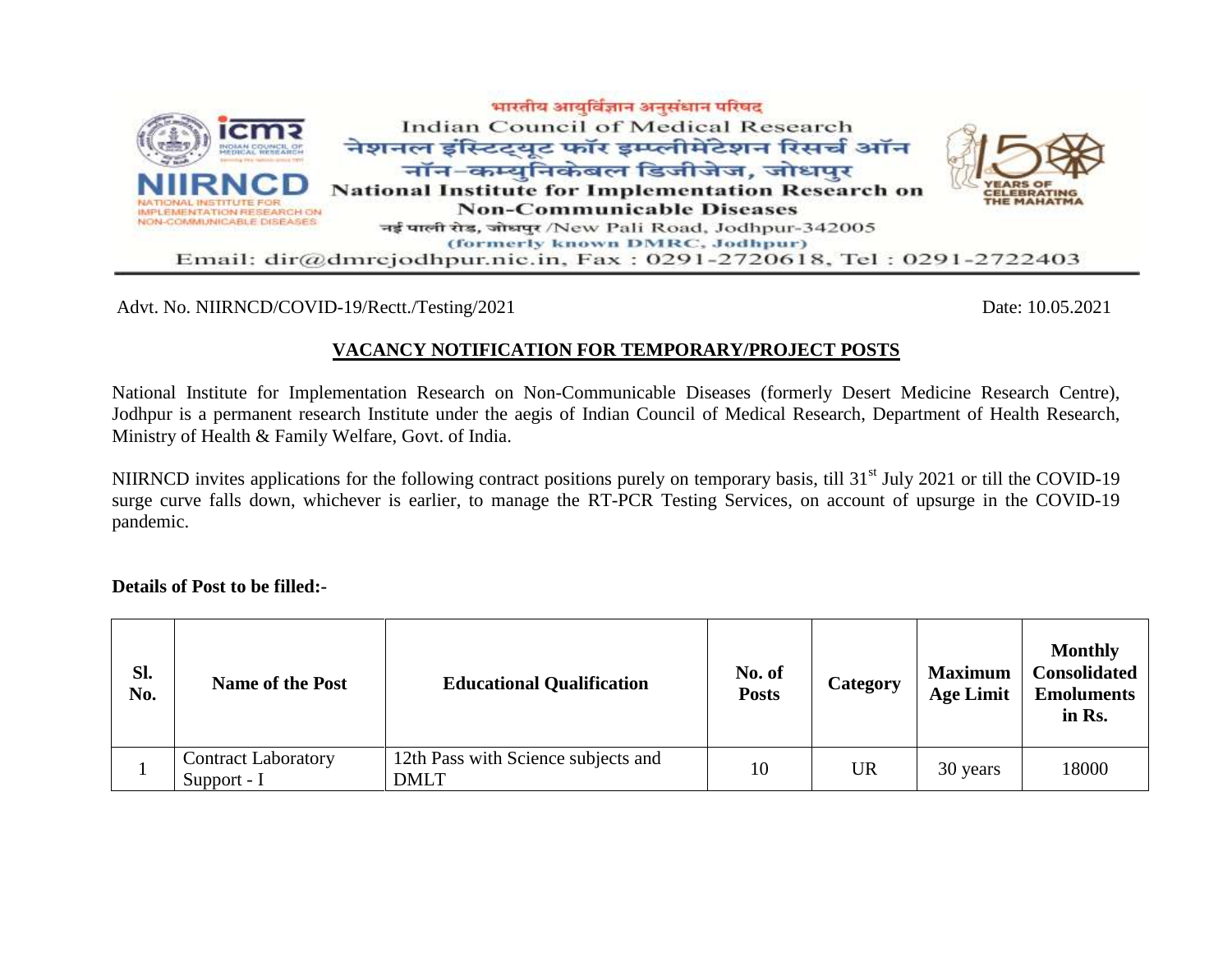| $\overline{2}$ | <b>Contract Laboratory</b><br>Support - II               | Graduate in Life Science subjects with<br>three years' work experience in the<br>recognized medical laboratory<br><b>OR</b><br>Master's Degree in Microbiology/Bio-<br>technology/Zoology/Biochemistry.                                                                                                 | $\overline{4}$ | <b>UR</b> | 30 years | 31000                         |
|----------------|----------------------------------------------------------|---------------------------------------------------------------------------------------------------------------------------------------------------------------------------------------------------------------------------------------------------------------------------------------------------------|----------------|-----------|----------|-------------------------------|
| 3              | <b>Contract Scientific</b><br>Support - I                | 1st Class Master's Degree in<br>Microbiology/Bio-<br>technology/Zoology/Biochemistry<br>with two years work experience in<br>recognized medical laboratory<br><b>OR</b><br>2nd class Post Graduate Degree in<br>Microbiology/Bio-<br>technology/Zoology/Biochemistry with<br>Ph. D in relevant subjects | $\mathbf{1}$   | <b>UR</b> | 35 years | $48000 + HRA$<br>as per Rules |
| $\overline{4}$ | <b>Contract Information</b><br><b>Technology Support</b> | Intermediate or 12th Pass. A speed test<br>of not less than 15000 key depressions<br>per hour through speed test on computer                                                                                                                                                                            | 3              | <b>UR</b> | 25 years | 17000                         |
| 5              | <b>Contract Administrative</b><br>Support - I            | Intermediate or 12th Pass. Typing speed<br>of 35 wpm in English or 30 wpm in<br>Hindi or 10500 KDPH in English or<br>9000 KDPH in Hindi                                                                                                                                                                 | $\overline{2}$ | <b>UR</b> | 25 years | 16000                         |
| 6              | <b>Contract Administrative</b><br>Support - IV           | High School (SSC) or Equivalent                                                                                                                                                                                                                                                                         | 4              | <b>UR</b> | 25 years | 15800                         |

## **Instructions to the candidates:-**

- 1. The eligible candidates willing to apply for the above mentioned posts may download the application form from the websites of ICMR and NIIRNCD at the links: **<https://main.icmr.nic.in/career-opportunity> and http://dmrcjodhpur.nic.in/Opportunities.asp.**
- 2. The duly filled application forms (DO NOT ATTACH ANY DOCUMENT) should be sent to NIIRNCD, Jodhpur **on or before 19.05.2021 latest by 05:30 PM** through email at **[rec-niirncd@i](mailto:rec-niirncd@)cmr.gov.in**. Candidates must clearly mention in the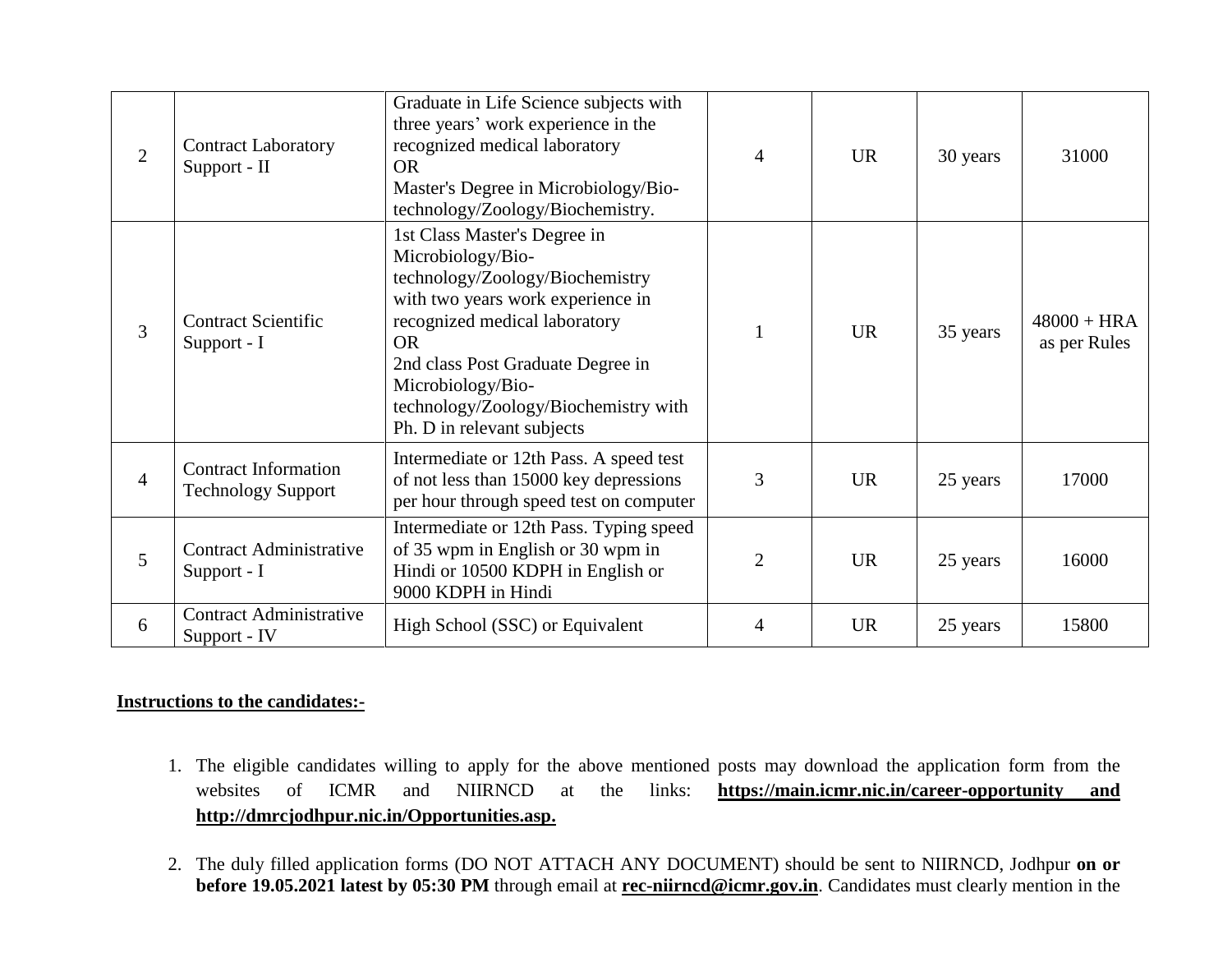subject line of their email, the name of the post, they are applying for. Late receipt of applications beyond the deadline will not be considered.

3. Only shortlisted candidates will be called for skill test/personal discussion/interview. In case of more than 30 eligible candidates, a written test will be conducted comprising of multiple choice questions. The level of questions would be of essential qualification prescribed for the post. The candidates will be selected on the basis of their performance in the interview subject to qualifying the skill test wherever applicable.

#### **Important Terms and Conditions:-**

- **1. The engagement of staff shall be for COVID-19 specific activities only.**
- **2. The candidates willing to apply for the above positions may ensure themselves that they are competent and capable enough to support the COVID-19 testing and related works.**
- **3. Preference will be given to the candidates having experience of COVID-19 testing and related works.**
- **4. Preference will be given to the candidates who had earlier worked in any of the ICMR's Institutes/Centres.**
- **5. Preference will be given to the regional/local candidates.**
- **6. The selected candidates shall undergo a medical checkup by a Registered Medical Practitioner before joining to the post.**
- **7. The selected candidates will not have any right of regular employment in ICMR or Govt. of India or the facilities as extended to the regular employees.**
- **8. No other allowance except the consolidated emoluments shall be admissible to the selected candidates.**
- **9. TA/DA, if required, may be considered as per Rules for joining the post.**
- **10. The candidates so selected shall be entitled only for the Casual Leave and Restricted Holidays.**
- **11. The selected candidates need to work in General or Shift duties as per the requirement.**

### **Other Terms and Conditions:-**

- 1. Qualifications should be from recognized Institutions/Universities only.
- 2. Experience certificate should clearly state the nature of work during the period of employment. Experience in the relevant discipline/ field should be from a reputed institution/ organization recognized by the relevant authority.
- 3. **Age will be relaxed to a maximum of 05 years OR the completed months/years of the earlier project service, whichever is less. This will be applicable to all the candidates irrespective of their category i.e. SC/ST/OBC etc.**